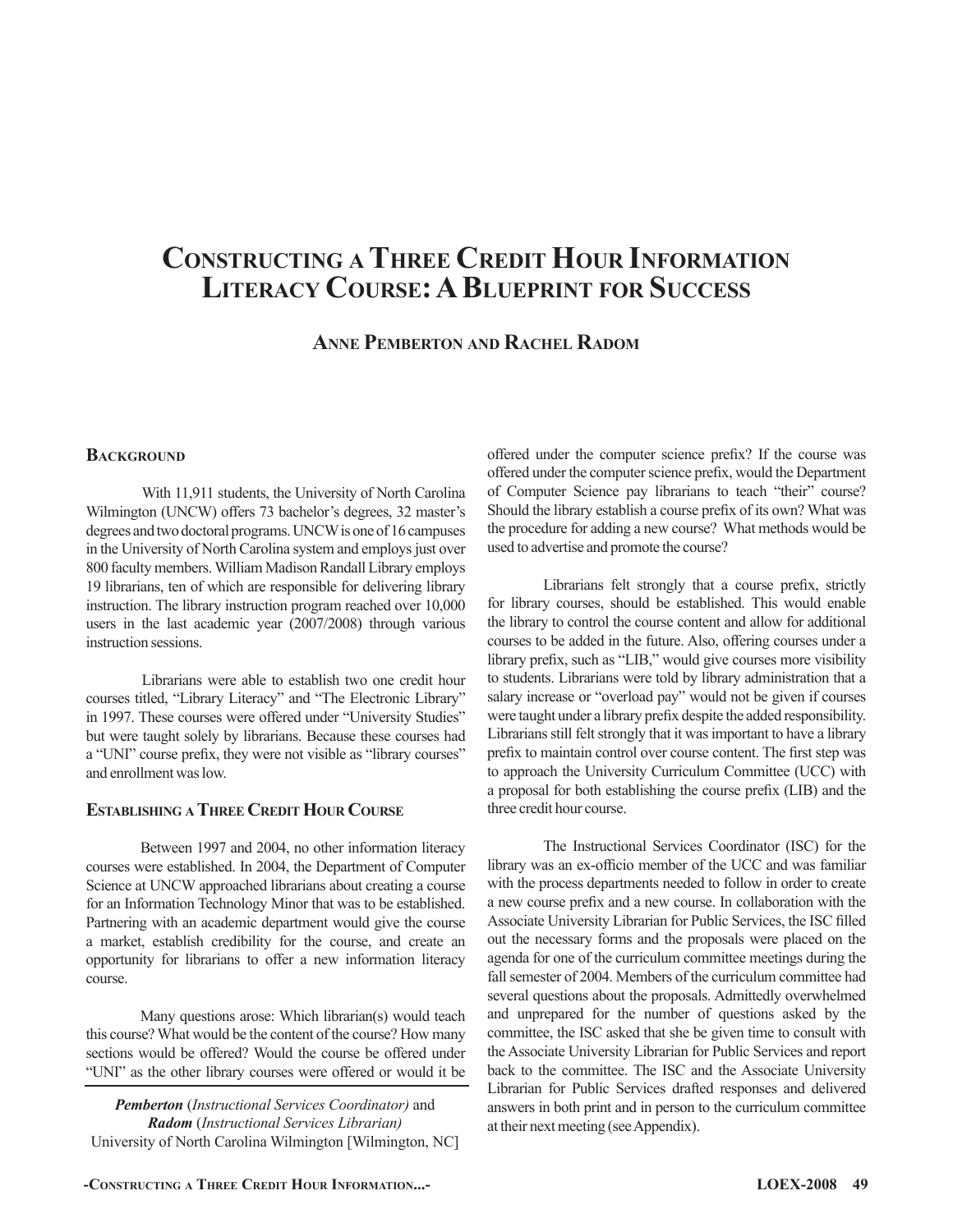After all curriculum committee questions were answered, the members of the committee approved both the proposed prefix and the three credit hour course. Faculty Senate then approved the prefix and the new course (LIB 103). One of the current "UNI" courses was dropped and the other course ("The Electronic Library") was renamed "LIB 101: Introduction to Information Literacy" and was offered in the fall of 2005.

The final course name and catalog description for LIB 103 is as follows:

> **LIB 103. Introduction to Library Research and Technology (3)** Exploration of research concepts in library science and information technology with an emphasis on the evolution of information, trends and issues in using online catalogues, subscription databases, evaluating and citing online material and using Web sites for research.

#### **Implementing the Course**

Planning and development of LIB 103 took place throughout 2005 by the Library Curriculum Committee (LCC). The committee was comprised of four librarians: the Education Librarian, the Coordinator of Research Services (who had been teaching UNI 103 the past two semesters), the Associate University Librarian for Public Services, and the ISC, who chaired the committee. It was decided that one section of the LIB 103 course would be offered in the fall of 2005. The class size was limited to 20 students and it was taught in the library's instructional services room. This provided each student with access to a desktop computer during class for hands-on activities.

Once the course logistics were in place, the ISC, with assistance from the LCC, began creating and developing a three credit hour course "from scratch" that would fulfill the needs of the information technology minor as well as provide materials and activities that would enable students to develop information literacy skills. Committee members looked for other institutions offering similar courses and reviewed library literature for recommendations. After several months of research and discussion, the ISC developed a draft syllabus based on a combination of a course she had previously taught in the UNCW Honors program, the UNI 103 course, and course syllabi mined from other libraries' websites. The learning objectives for the course were as follows:

- To understand the various definitions of information
- To understand the historical developments of information technologies over time
- To understand how libraries use technology for information organization, storage, access and retrieval
- To gain interdisciplinary proficiency in seeking information via electronic subscription services and library catalogs
- To recognize the difference between the World Wide Web, library catalogs and subscription services available via the Internet
- To gain proficiency in seeking information via the World Wide Web
- To critically evaluate World Wide Web information
- To become knowledgeable about informationrelated issues facing libraries and higher education

Learning objectives would be met by a combination of lectures, activities, class participation, tests, readings and projects.

During the spring and summer of 2005, promotional flyers were created to advertise the new course as well as promote the revised LIB 101. Flyers were sent to various campus departments and were posted in various buildings on campus, throughout the library, and were also placed on tables where students could pick them up. The LIB courses were also highlighted on the library's homepage. In the fall of 2005, LIB 103 was filled with 20 students.

Because the initial course offering was filled, it was decided that the library would offer an additional section the following semester. In the spring of 2006, two sections of the course were offered and the same promotional strategy was used to advertise the classes. Both sections were filled to capacity and were taught by the ISC.

To assist with the growing number of LIB courses offered at Randall Library, an Instructional Services Librarian (ISL) was hired in late 2006. Using the syllabus, readings and assignments already designed by the ISC, the ISL taught one session of LIB 103 in spring 2007. In spring 2007, a total of three LIB 103 classes were offered – two taught by the ISC and one by the ISL. In fall 2007, that number increased to four LIB 103 classes, and in the spring 2008 semester, five sections were offered.

#### **Course Specifications**

In spring 2007, the ISC and the ISL used the same syllabus, developed by the ISC, for all three classes. That syllabus still guides the LIB 103 courses offered today. Beginning the course with tours of the library and its various collections gives students an orientation to the library. While many students are juniors or seniors, the tours of Special Collections, Archives, and other collections give students an opportunity to discover parts of the library most of them are unaware of prior to the tour, while also providing instructors the opportunity to introduce library vocabulary to students (primary sources, call numbers, subject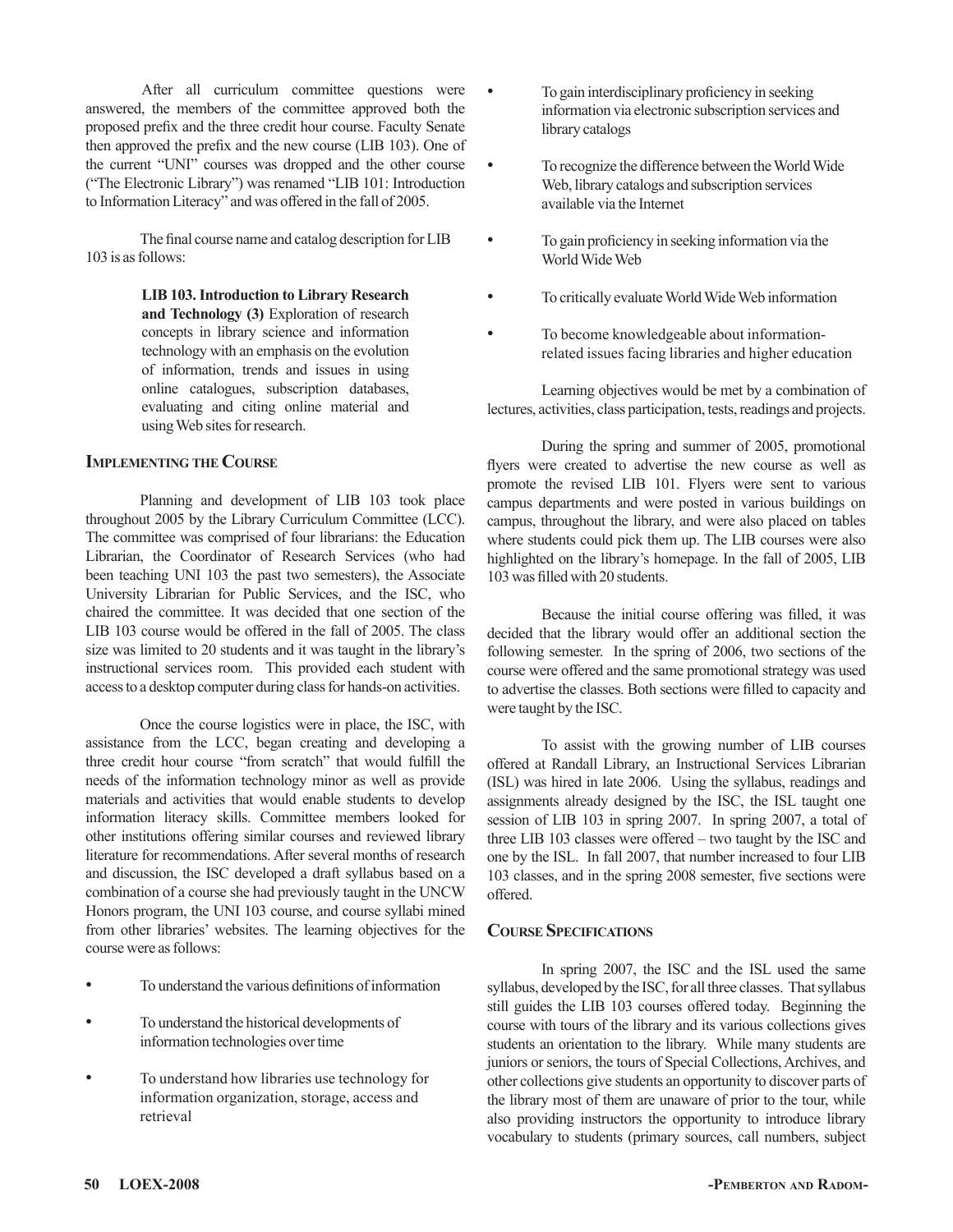headings, and so on). Library catalogs, databases, Boolean operators, preventing plagiarism and writing proper citations take up a majority of class meetings. The final part of the semester is devoted to discussing information issues in the digital age, including scholarly communication, copyright and privacy.

The main assignments for the course are a student blog, a database presentation and an annotated bibliography. Each student has a blog to which they post summaries of, and reactions to, current news articles related to information technology and/or libraries. These blog posts are often used to spark class discussions on library or technology-related issues.

In addition to blogs and various in-class activities (some of which are based on exercises in Bukhardt, MacDonald, & Rathemacher, 2003, and Birks & Hunt, 2003), students' grades are largely determined by a group presentation on a library subscription database, and by an annotated bibliography. For their database presentations, students work in pairs investigating a database related to their majors. Student pairs are determined by the instructor, who groups students by discipline. Students research the database provider, then discuss the subjects and document types indexed by the database and, finally, show examples of searches and results. These presentations are a means of assessing students' research skills, effectiveness in using information to fulfill the assignment and comprehension of some of the social contexts of information access and use. These assessments correlate to the second, fourth, and fifth ACRL information literacy standards (ACRL, 2000).

The final project for the class is an annotated bibliography. Students chose a topic to research and locate a variety of resources on that topic. Correct citations are imperative. Requiring critical annotations, rather than abstracts, helps students analyze and evaluate their sources. The annotated bibliography assignments serve as a summative assessment of the five information literacy standards (ACRL) because it takes students from the very beginning of the research process to one step before the actual writing of a paper, while still fulfilling the requirements of a written assignment.

The ISC and ISL's LIB 103 courses remain largely the same in terms of content and assignments but, since fall 2007, differ slightly in approach. Besides changes to reading assignments and assignment weights, most changes involve Web 2.0 tools incorporated in the class. Based very loosely on Mackey and Ho's 2005 model combining research literacy and web literacy, one of the LIB courses attempts to combine research literacy and Web 2.0 literacy beyond the use of blogs. While Mackey and Ho incorporate specific information technology (IT) instruction in their model, such as teaching students XHTML and CSS, LIB 103 does not teach students particular IT languages or programs; instead, the course incorporates various information communication technologies (ICTs) as a means of delivering course content or assignments. The focus is not on the ICTs but on the course material; however, by experiencing a variety of ICTs in an instructional context, students become familiar with the tools they use as both information consumers and information creators and how these tools are applied.

Incorporating a variety of ICTs into the course is made simple by using the open source course management system Moodle, which provides easy-to-use wikis, forums, chats, and other web 2.0 tools built into the system. An example of the Web 2.0 literacy employed in LIB 103 is the expectation that students take class notes in the wiki and collaborate in order to edit and update the notes. Each student is required to take notes for one day. Theoretically, this allows students to collectively improve the notes taken by a weaker student and help all classmates adapt their note-taking skills based on stronger students' styles, but evidence of this has yet to be determined.

Although the class meets face-to-face, both synchronous and asynchronous communication methods are employed. The class uses Moodle's chat feature for one period, during a session in which students listen to streaming audio of a public radio program. While listening, students ask questions and make comments in the chat, which is an easier way to foster and facilitate in-class conversations during this session than audibly competing with the radio program. Students also use the asynchronous technology of the forum throughout the semester to ask general questions about the class or assignments.

Another distinction between the two LIB courses, other than ICT usage, is the emphasis on group work. One instructor creates informal groups throughout the semester, developed as needed when in-class group projects are assigned. The other instructor divides the students into fixed teams, who work together throughout the semester to complete in-class assignments and projects.

As stated above, the content for both courses remains largely the same; however, some differences have developed between the ISC and ISL's focus on issues in the last part of the semester, at which time the instructors discuss various issues involving information and libraries in the digital age. Both discuss plagiarism, banned books and copyright, but the ISC focuses on scholarly communication and information overload, while the ISL focuses on free speech and media ownership. By keeping the course content, assignments and student assessments similar in all LIB 103 courses, both instructors are assured that their courses are meeting stated objectives. At the same time, both instructors customize their courses by incorporating a variety of Web 2.0 technologies into their instruction and by choosing the intellectual topics to emphasize to their students.

#### **Challenges and the Future**

Along with the successes of LIB 103, there have also been challenges. During fall 2005, developing course content "from scratch" during an already busy semester was difficult for the ISC. With no financial compensation for creating and teaching the course, the ISC had to be especially dedicated to the concept of information literacy. Additional challenges became apparent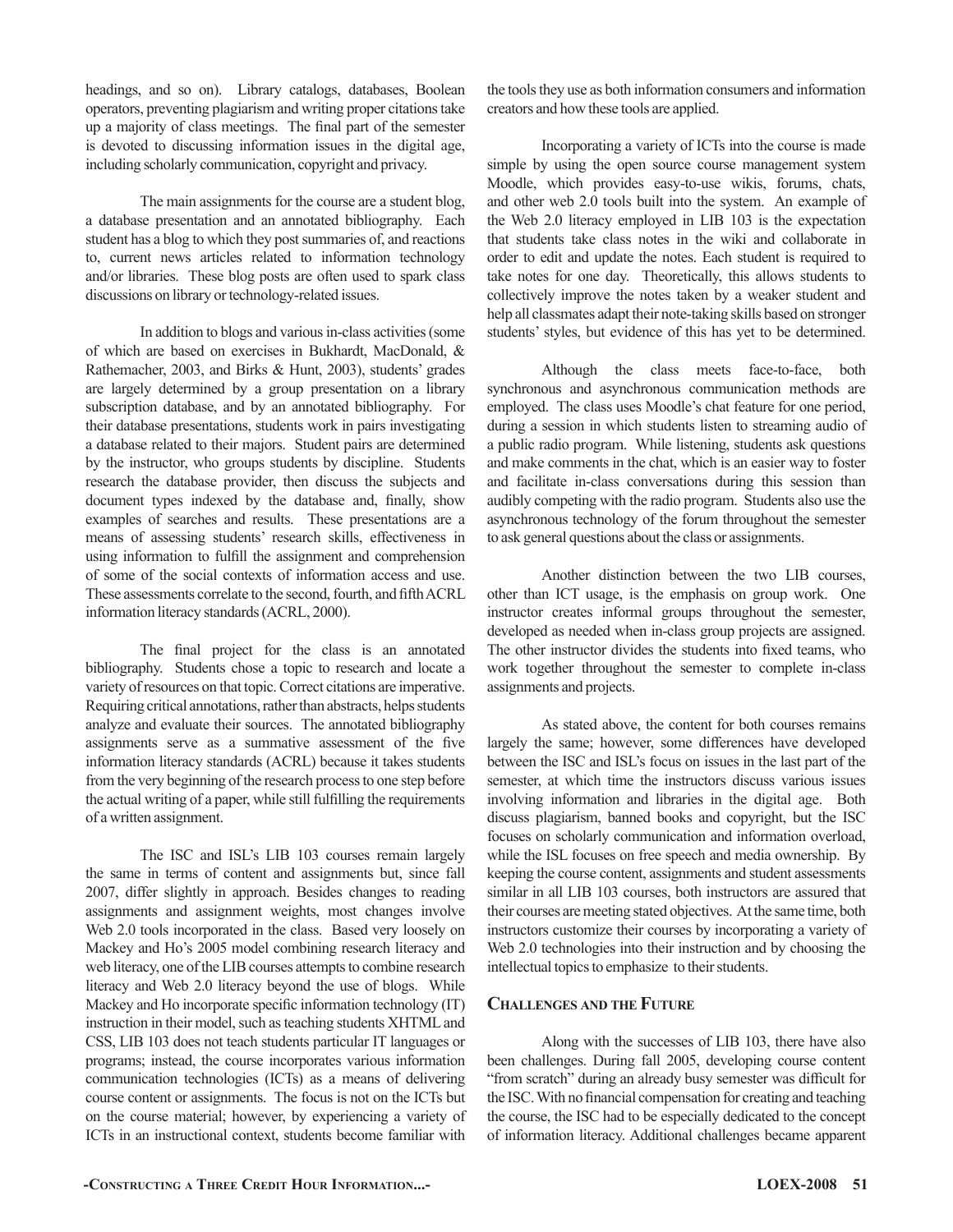when an anonymous poll of 16 students enrolled in the class revealed students' real motivations for taking LIB 103. While some expressed an interest in learning more about library research, many stated that they signed up for the class because they hoped it "would be easy" and because "it fit into their schedule."

Overall, the process of establishing the "LIB" prefix and creating LIB 103 has been positive and rewarding. Since establishing LIB 103, LIB 104 (Library & Information Research Skills in Business) and LIB 105 (Library & Information Research Skills in the Sciences) have been established and an additional classroom space has been created. Surprisingly, offering LIB courses seemed to help bring additional attention to the instruction program at Randall Library and in turn increased the number of traditional instruction sessions offered. Because of the overwhelmingly positive response, librarians are eager to share the experience with other academic librarians in hopes that they too will embark on the path towards developing academic courses that will promote information literacy.

# **Bibliography**

- Association for College and Research Libraries (ACRL).(2000). *Information literacy competency standards for higher education*. Retrieved April 20, 2008, from http://www. ala.org/ala/acrl/acrlstandards/ informationliteracycompetency.cfm
- Birks, J., & Hunt, F. (2003). *Hands-on information literacy activities.* New York: Neal-Schuman.
- Burkhardt, J. M., MacDonald, M. C., & Rathemacher, A. J. (2003). *Teaching information literacy: 35 practical, standards-based exercises for college students.*  Chicago: American Library Association.
- Mackey, T. P., & Ho, J. (2005). Implementing a convergent model for information literacy: Combining research and web literacy. *Journal of Information Science, 31*(6), 541- 555.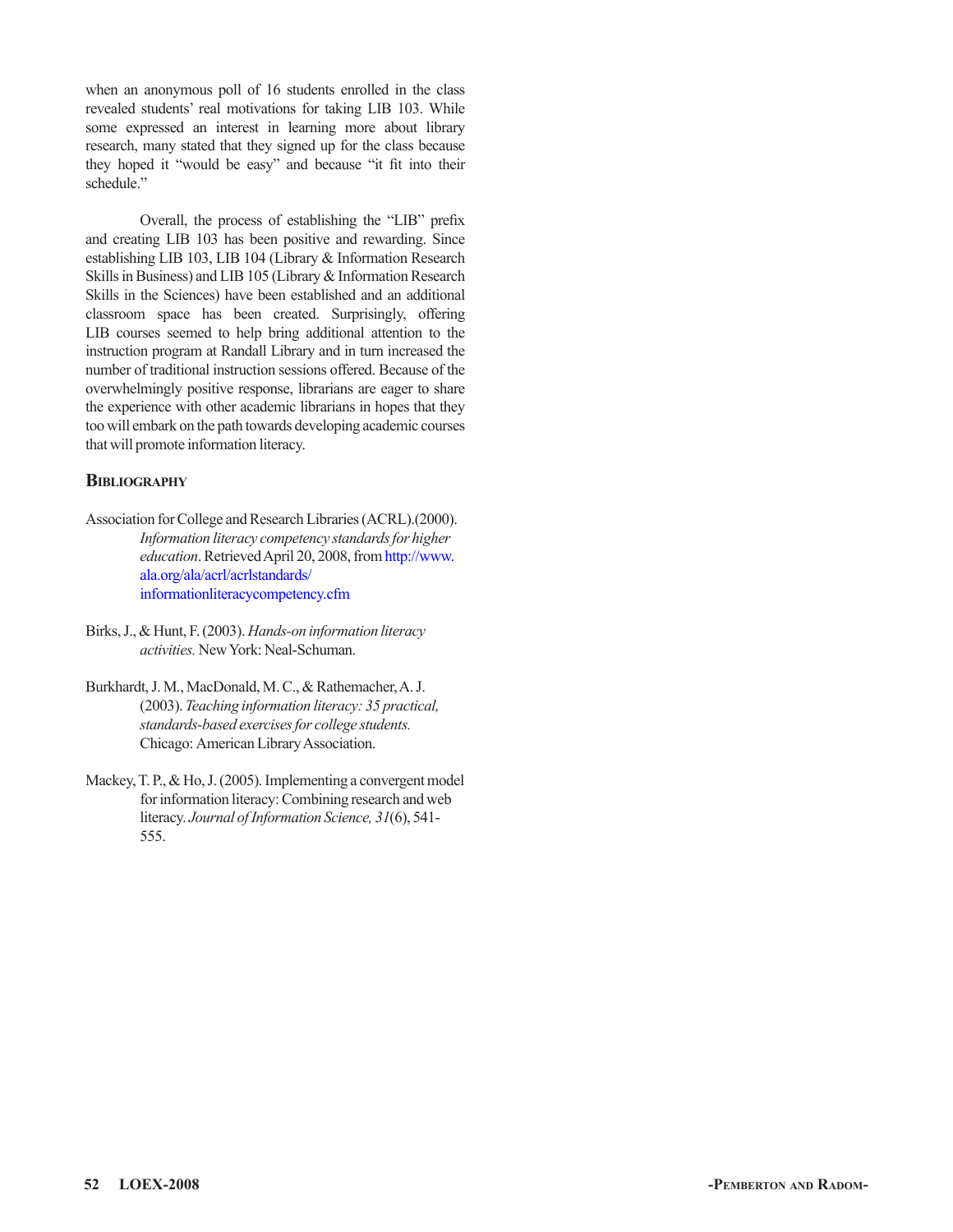# **Appendix (Handouts)**

# **Constructing a Three Credit Hour Information Literacy Course: A Blueprint for Success**

Anne Pemberton, Instructional Services Coordinator, University of North Carolina Wilmington pembertona@uncw.edu | 910-962-7810

Rachel Radom, Instructional Services Librarian, University of North Carolina Wilmington radomr@uncw.edu | 910-962-2170

# **University Curriculum Committee (UCC) Questions Posed Before Approving LIB 103 at the University of North Carolina Wilmington**

1. "What is the process of curricular formation within the library?"

Library's response: "Currently, all instruction discussions occur within our Library Instruction Team (also referred to as the Primary Contact Librarian Team). We offer various instruction including UNI 103, course-related instruction, one-onone instruction, drop-in clinics, tours, etc. This group meets bi-weekly and instruction related discussions are held at this meeting. The Associate University Librarian for Public Services has now formally created a subset of this group to serve as the library's Curriculum Committee. All discussions and processes regarding courses or potential courses with the LIB prefix will go through this committee. This committee will model its procedures after other departmental/college curriculum committees."

2. "Who will be teaching LIB classes? Is the MLS the terminal degree?"

Library's response: "Librarians at Randall Library will teach all LIB classes. All UNCW Librarians are faculty (same status as all other faculty on campus). The Master's Degree is the terminal degree for librarians. The American Library Association is the accrediting body for library professionals. According to ALA policy 54.2, 'The master's degree from a program accredited by the American Library Association (or from a master's level program in library and information studies accredited or recognized by the appropriate national body of another country) is the appropriate professional degree for librarians.' (http://www.ala.org/ala/accreditation/accredfaq/faq.htm#q4). Typically, the Ph.D. in library science is earned by individuals who plan to become professors at graduate schools of library and information science, or to direct large research libraries."

3. "Don't academic departments already offer a research methods course?"

Library's response: "The library will not be duplicating any departmental research methods courses. The LIB 103 course is about finding, accessing, and evaluating information. The class will give students the skills to use online catalogs, electronic databases, print indexes, and major reference sources."

4. "How will you determine which classes to teach?"

Library's response: "The library currently collaborates with all departments to offer library instruction. We would continue to collaborate with departments to create classes if we feel there is an appropriate audience for them. We would not develop a course without consulting other departments and would also be completely open to team teaching these classes. All course proposals would go through the Library Curriculum Committee as well as all other appropriate campus committees."

5. "How many classes will you teach?"

Library's response: "The Library Curriculum Committee will address this issue. The library is not looking to offer a major in library science. The American Library Association (our accrediting body) holds strict guidelines for colleges and universities for library education. Schools offering any library degree are typically schools with a 'library school' and these degrees are at the master's level. We do not wish, nor are we equipped, to offer any major or minor degree in library science. The following is a list of ALA accredited schools and universities: http://www.ala.org/ala/accreditation/lisdirb/lisdirectory.htm"